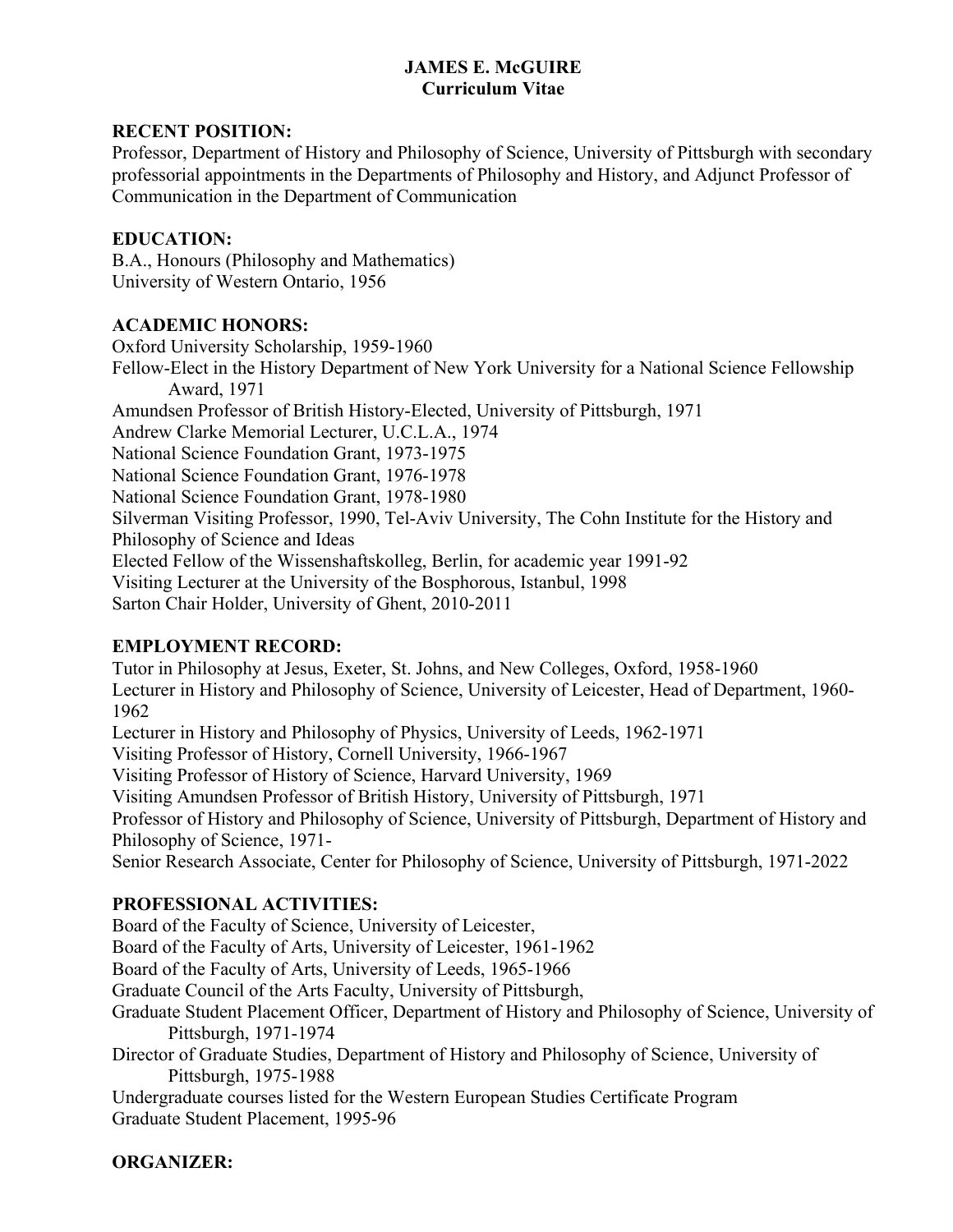Pittsburgh/Carnegie-Mellon Universities' Workshop in the Mechanical Philosophy, 1971

Medieval Science Workshop, University of Pittsburgh, 1982

Aristotelian Modality Workshop, University of Pittsburgh, 1984

Co-planner and co-organizer of the Ninth International Workshop sponsored by Tel-Aviv University, the Van Leer Jerusalem Institute, and the Israeli Academy of Science and Humanities, "Narrative Patterns in Scientific Disciplines"

Organizer of forthcoming conference "Science, Reason and Rhetoric" which took place on November 6-8, 1992.

# **EDITORIAL ACTIVITIES:**

Consulting Editor, Studies in History and Philosophy of Science, 1970 Consulting Editor, The Pittsburgh Series in the History and Philosophy of Science, 1978 Member of the Editorial Board of the Pittsburgh Series in the Philosophy of Science

# **PUBLICATIONS:**

# **1962:**

- 1) Review of Robert McRae's *The problem of the unity of the sciences, Philosophical Books*, Vol. III, 8.
- 2) Review of Stephen Toulmin's *Foresight and Understanding*, *Philosophical Books*, Vol. III, 15-17.

# **1963:**

- 3) Review of Thomas Kuhn's *Structure of Scientific Revolutions*, *Philosophical Books*, Vol. IV, 14-16.
- 4) Review of Charles Gillispie's *Edge of objectivity*, *English Historical Review*, CCCVIII, 580- 587.

# **1964:**

5) Review of Maurice Mendelbaum's *Philosophy, sciences, and sense perception*, *Philosophical Quarterly*, *16*, 277-279.

# **1965:**

- 6) Review of L. P. Williams' *Michael Faraday*: *A biography*, *Listener*, 1965.
- 7) Review of L. Kellner's *Alexander Von Humboldt*, *English Historical Review*, CCXV, 415-

416.

8) "Intellectual history or scientific biography?,", *History of Science*, *5*, 110-118.

**1966:**

- 9) Review of Alexander Koyre's *Newtonian essays*, *British Journal for the History of Science*, III, 184.
- 10) (With P. M. Rattansi), "Newton and the 'Pipes of Pan'." *Notes and Records of the Royal Society*, *21*, 104-144.
- 11) "Body and Void and Newton's De Mundi Systemate: Some New Sources", *Archive for Hist. of Exact Sciences*, 3, 207-247.

# **1967:**

12) "Transmutation and immutability: Newton's doctrine of physical qualities," *Ambix*, *14*, 69-95.

# **1968:**

- 13) "The Origins of Newton's doctrine of essential qualities," *Centaurus*, *12*, 233-260.
- 14) "Force, active principles, and Newton's invisible realm," *Ambix*, *15*, 154-200.
- 15) Review of Robert H. Kargon's *Atomism in England from Hariot to Newton*, *British Journal for the History of Science*, Vol. IV, 73-77.
- 16) Review of Gerald A. Cragg's *The Cambridge platonist*, *Cambridge Review*, *30*,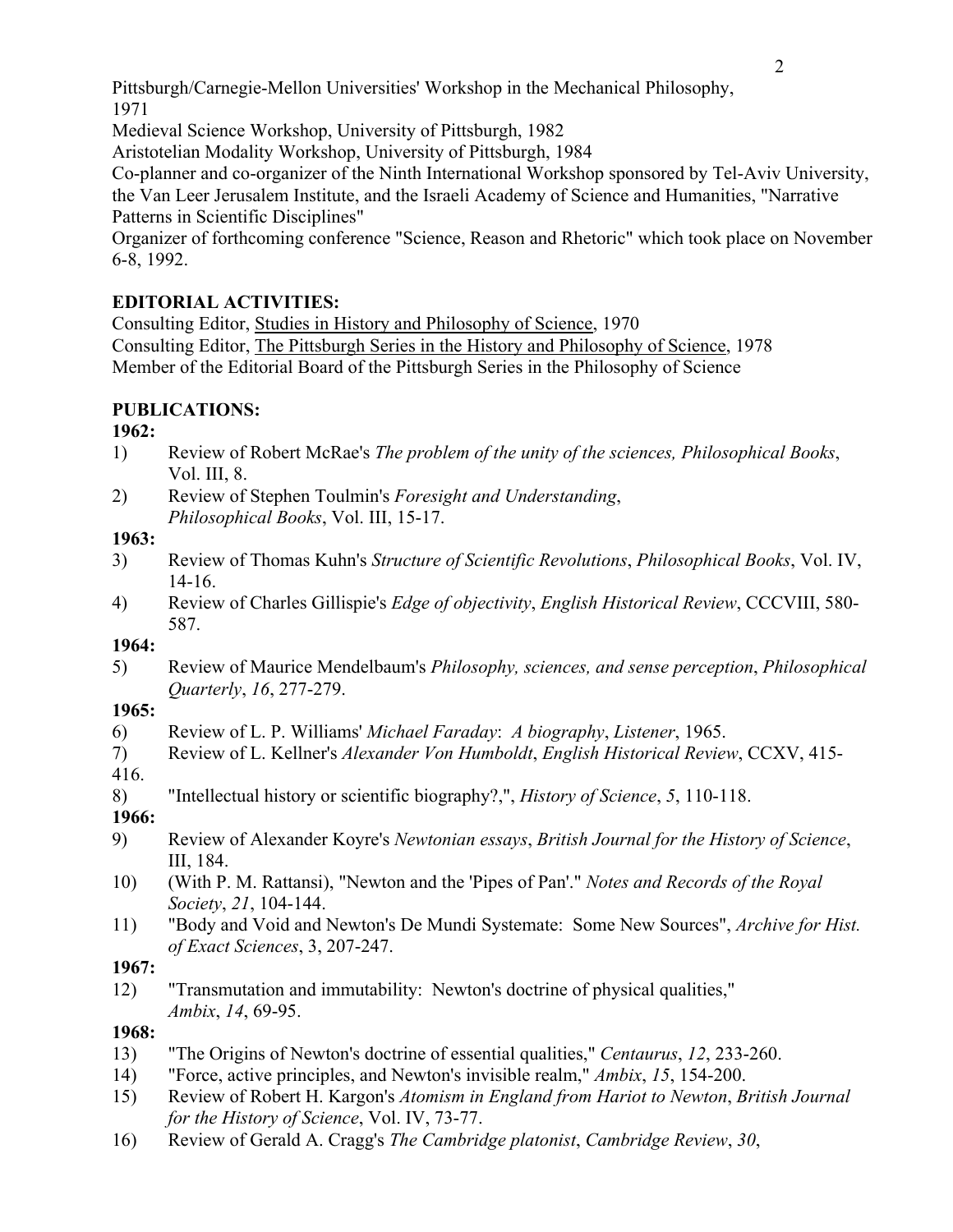130-137.

**1969:**

17) Review of Voltaire's *The elements of Newton's philosophy*, *British Journal for the History of Science*, Vol. IV, 300.

## **1970:**

- 18) Review of John W. Yolton, ed., *John Locke: Problems and perspectives*, *British Journal for the History of Science*.
- 19) Review of *The methodological heritage of Newton*, ed., R. Butts and Davis, *Nature*.
- 20) "Atoms and the 'analogy of nature'," *Newton's third rule of philosophizing*, *Studies in History and Philosophy of Science*, Vol. I, 1-59.
- 21) "Newton's principles of philosophy: An intended preface for the 1704 *Opticks* and a related draft fragment," *The British Journal for the History of Science*, Vol. V, 178-187.
- 22) "Newton's state of inertia' and vis insita," *The Annus Mirablis of Sir Isaac Newton: 1666- 1966*, 186-191. (The MIT Press).

# **1971:**

- 23) "Cavendish and the Vis viva controversy: A Leibnizian postscript," *Isis*, 225-227 (with P. J. Heimann).
- 24) "British science," article in *Encyclopedia Americana*.
- 25) "Newtonian forces and Lockean powers: Concepts of matter in 18th century thought," *Historical Studies in the Physical Sciences*, *3*, 223-306, (with P. M. Heimann).
- 26) Review of Robert S. Schofield's *Mechanism and materialism*, *British Journal for the History of Science*, *5*.

# **1972:**

- 27) "Boyle's conception of nature," *J.H.I.*, *22*, 523-542.
- **1973:**
- 28) "Newton and the demonic furies: Some current problems and approaches in the history of science," *History of Science*, XI, 21-48.
- **1974:**
- 29) "Forces, powers, aethers, and fields," *Boston Studies*, *60*, 119-159.
- **1975:**
- 30) "God and nature: Priestley's way of rational dissent," *Historical Studies in the Physical Sciences*, Vol. 6, monograph in length (with John McEvoy),.
- 31) "Labyrinthus continui: Leibniz on substance, activity and matter," *Matter, Motion, and Space* (Ohio State Press, 1975).
- 32) "The rejection of Newton's atomism in 18th century British theories of matter," *Concepts of Matter*, Vol. 2, ed., Ernan McMullin, 1974.
- **19**77**:**
- 33) "Neoplatonism and active principles: Newton and the *Corpus Hermeticum*," *William Clark Memorial Library Publications*. (Book, 200 pp.)

# **1978:**

- 34) "Newton on God, place, and time: An unpublished source," *British Journal of History of Science* (July, 1978).
- 35) "Existence, actuality, and necessity: Newton on space and Time," *Annuals of Science*, (October, 1978), pp. 463-508.
- 36) Review of Bernard Williams: *Descartes*: *the project of pure inquiry*, *Philosophy of Science*. **1980:**
- 37) "Newton's cosmology and absolute space," in *General History of Astronomy*, ed., Michael Hoskin.

# **1982:**

38) "Space, infinity, and indivisibility: Newton on the creation of matter," in *Contemporary*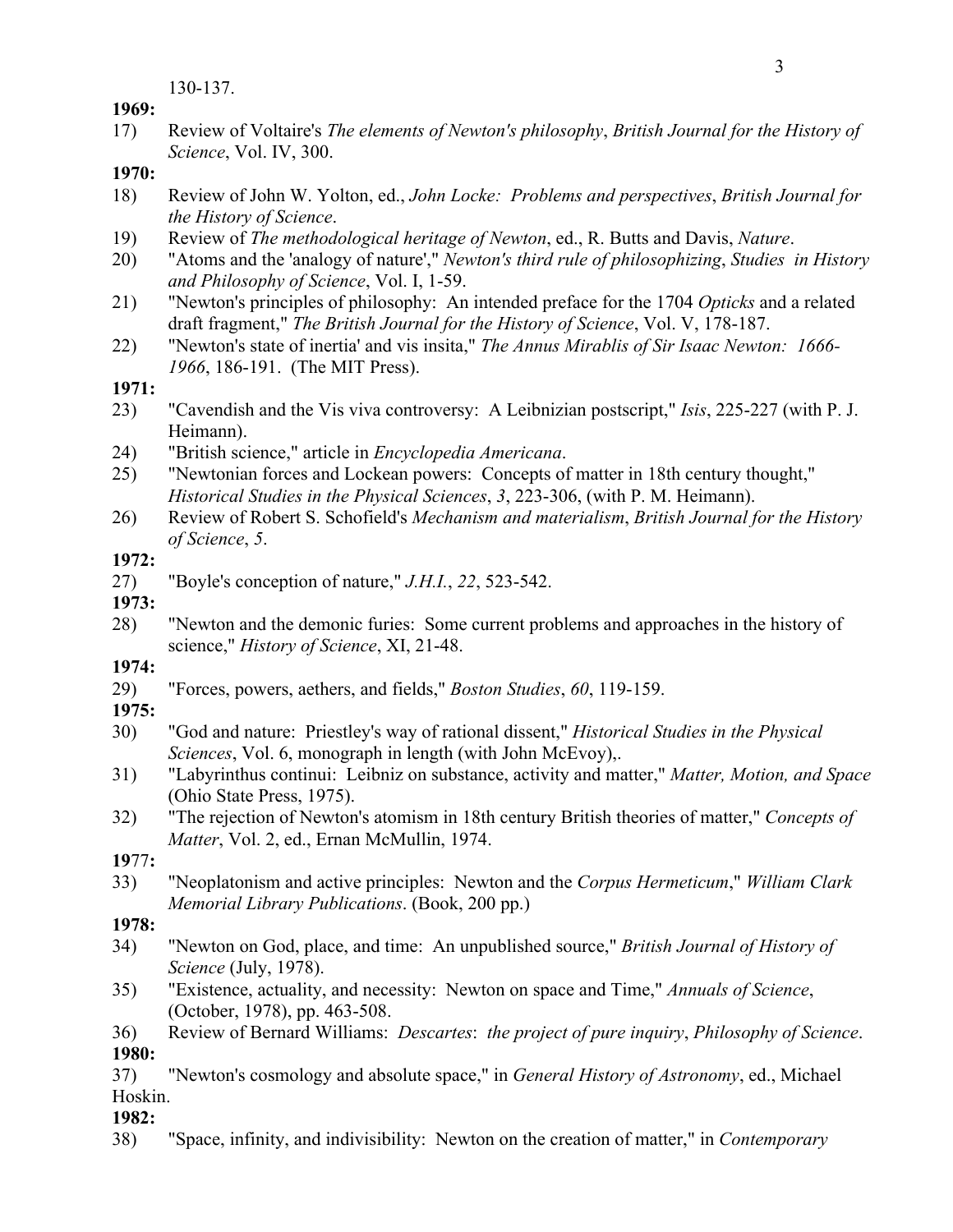*Newtonian Research*, ed., Z. Bechler, pp. 145-195.

#### **1983:**

- 39) "Space, geometrical objects, and infinity: Newton and Descartes on extension," in *Nature Mathematicized*, ed., William R. Shea, pp. 69-112.
- 40) *Certain philosophical questions*: *Newton's Trinity notebook*, Cambridge University Press, pp. 520 (with Martin Tamny).

## **1984:**

- 41) *How Things Are*: *Theories of predication and the history of Philosophy*, Reidel, pp. 450. (edited with James Bogen).
- 42) "Phenomenalism, Relations, and Monadic Representation: Leibniz on Predicate Levels" in *How Things Are*, pp. 205-233.

## **1985:**

43) "Newton's Astronomical Apprenticeship: Notes of 1664/5", *Isis*, Vol. 76, Number 283, pp. 349-365, (with Martin Tamny).

## **1986:**

- 44) "Aristotle's Great Clock: Necessity, Possibility and the Motion of the Cosmos in *De Caelo* i.12" *Philosophy Research Archives* vol. XII, 1986-87, pp. 1-62, with James Bogen.
- 45) "Philoponus on Physics ii.I: phusis, dynamis and the Motion of the Simple Bodies," *Ancient Philosophy*, Vol. 5, part 2.

#### **1988:**

46) "An annotated Translation of Plotinus, *Ennead* III.7, On Eternity and Time" *Ancient Philosophy*, Vol. 8, pp. 251-271, with Steve Strange.

## **1989:**

- 47) "Some Cautionary Strictures on the Writing of the Rhetoric of Science" *Rhetorica* Vol. VII, 87-99 (with Trevor Melia).
- 48) "Minds, Ideas and Texts: Between Images of Knowledge and the Construction of Significance" in *Storia Delle Idee: Probleme E Prospettive* (Edizione dell'Ateneo, Rome) pp. 117-134.
- 49) Helio-Horo: The Genesis of the Copernican World" *London Review of Books* pp. 14-15.

## **1990:**

50) "Predicates of Pure Existence: Newton on God's Space and Time," in *Philosophical Perspectives on Newtonian Science* (Yale University Press, 1990) edited by Phillip Bricker and R.I.G. Hughes.

## **1991:**

51) "The Rhetoric of the Radical Rhetoric of Science", *Rhetorica*, Vol. 9, pp. 301-316, (with Trevor Melia).

## **1992:**

52) "Scientific Change: Perspectives and Proposals", in *Introduction to the Philosophy of Science,* Prentice Hall, pp. 132-178.

## **1994:**

53) "Natural Motion and Its Cause: Newton on the 'Vis Insita' of Bodies" In *Self-Motion: From Aristotle to Newton*, edited by Mary Louise Gill and James Lennox.

## **1995:**

- 54) "How To Tell The Dancer From The Dance: Limits and Proportions in the Argument About the Nature of Science." Published in *Science, Reason and Rhetoric* edited by Henry Krips, J.E. McGuire, and Trevor Melia (Pittsburgh, Constant Press).
- 55) *Science, Reason and Rhetoric* edited by Henry Krips, J.E. McGuire, and Trevor Melia, (Pittsburgh, Constance Press).
- 56) "Tradition and Innovation: Newton's Metaphysics of Nature", Kluwer, December, 1996.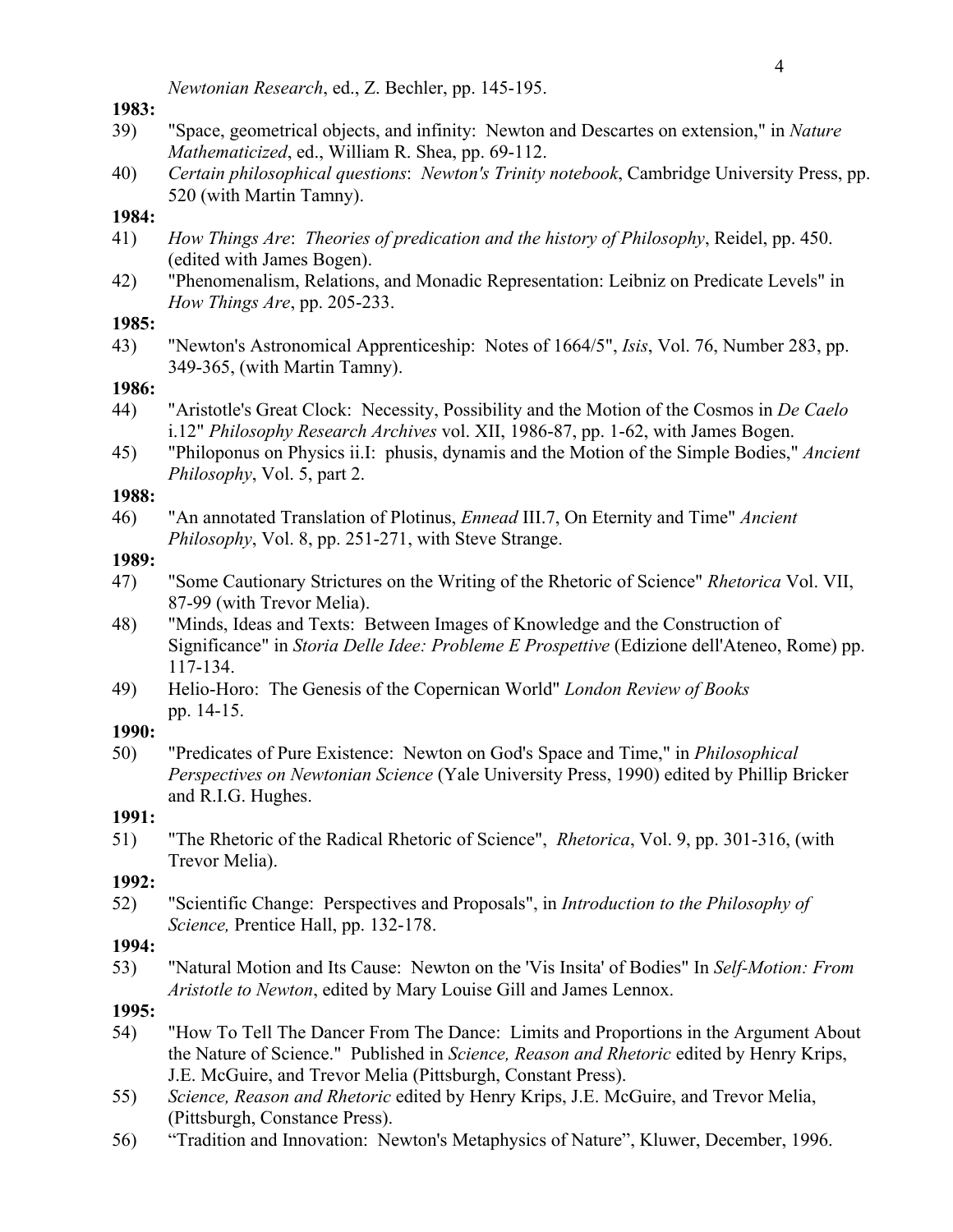#### **2000:**

57) "Science Unfettered: A Philosophical Study in Sociohistorial Ontology", (with Barbara Tuchanska) Ohio University Press in their series in Continental Philosophy*.*

## **2001:**

58) "More Fetters to Unfetter: a reply to Depew and Schmaus", *Social Epistemology*, Vol. 16 pp. 399-409

**2003:** 

59) "Letter to the editor" (This is a detailed response to a review of my work with Barbara Tuchanska (see item 57) *International Studies in the Philosophy of Science*, Vol. 17 pp. 191- 193.

## **2005:**

- 60) "The Rhetoric of Sprat's Defense of the Royal Society", *Archives Internationales d'Histoire* Des Sciences, Vol. 55 no 154, pp. 203-210.
- 61) "Natural Motion and Its Causes: Newton on the "Vis Insita" of Bodies", *Self-Motion from Aristotle to Newton*, edited by Mary Louise Gill and James G. Lennox, Princeton University Press.
- 62) "The Hermeneutics of the Self: Foucault on Subjectification and Genealogical Critique", *Nowa Krytyka*, Vol. 18, pp. 51-67 (in Polish, translated by Barbara Tuchanska).
- 63) "Knowing Causes: Descartes on the World of Matter", Philosophica, vol. 76, pp. 11-44 (with Peter K. Machamer and Justin Sytsma).

#### **2006:**

64) "Aristotle on Motion, Changes and Predication", *Essays in Ancient Greek Philosophy*, edited by Richard N. Bosley & Christos Y. Panayides, University of Nikosia Press.

#### **2007:**

- 65) "A Dialogue with Descartes: Newton on True and Immutable Natures" *Journal of the History of Philosophy*, Vol. 45, No 1, pp. 103-125
- 66) "Newton y las flautas de Pan", *Estudios de Filosofia*, no 35, Universidad de Antioquia, pp.149-187, (with Pio M. Rattansi, see item 10) (in Spanish)

## **2009:**

- 67) "Descartes's Changing Mind", Princeton University Press, Princeton and Oxford (with Peter Machamer)
- 68) "The Fate of the Date: The Theology of Newton's Principia Revisited", *Canonical Imperatives: Rethinking the Scientific Revolution,* edited by Margaret J. Osler, Cambridge Press, pp. 271-296.

## **2011:**

- 69) "Ideas and Texts: Newton and the Intellectual History of Science", *Sartoniana*, University of Gent, Vol. 24 edited by R. Rubens and M. Van Dyck, pp. 37-48
- 70) "In God Power and Essence Are Not Distinguished: Descartes and Spinoza on Causa Sui", *Sartoniana*, University of Gent, Vol. 24 edited by R. Rubens and M. Van Dyck, pp. 57-78

## **2012:**

71) "Newton and the Mechanical Philosophy: Gravitation as the Balance of the Heavens", *The Southern Journal of Philosophy*, Vol. 50 Issue 3, pp. 370-388 (with Peter K. Machamer and Hylarie Kochiras).

## **2013:**

- 72) "Da ciência descontextualizada à ciência no contexto social e histórico", *Revista Brasileira de História da Ciência* (*Brazilian Journal of the History of Science*), vol. 6, no. 2, pp. 151-182 (with Barbara Tuchanska).
- 73) "Newton's Ontology of Omnipresence and Infinite Space", *Oxford Studies in Early Modern Philosophy*, Vol.VI, edited by Daniel Garber and Donald Rutherford, (with Edward Slowik)

**2015:**